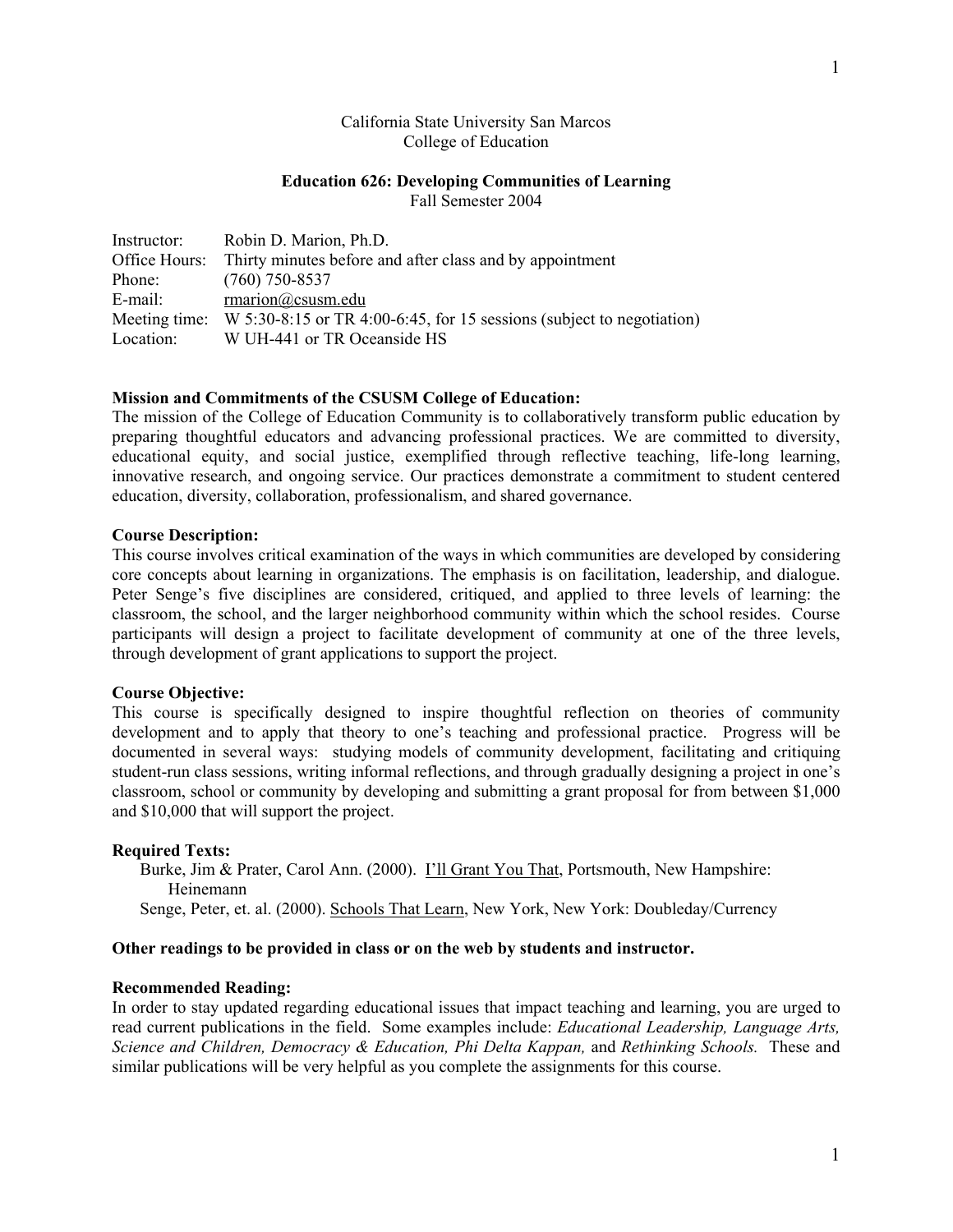## **Attendance Policy:**

Due to the interactive nature of courses in the College and the value we place on the contributions of every student, you are expected to prepare for, attend and participate in all classes. For extenuating circumstances contact the instructor before you miss class and make arrangements to make up what you have missed. Failure to do so may negatively impact your grade.

# **Accommodations for Disabilities:**

Discuss your needs for limited accommodation with the instructor within the first week of the semester. Students requiring substantial accommodations need to contact Disabled Student Services in order to make the necessary arrangements. Located in Craven Hall, Room 5025A, or reached by phone at (760) 750-4905 or (760) 750-4909 (TDD users).

# **Plagiarism:**

All work completed for this class must be of your own design. When relying on supporting documents authored or created by others, cite them clearly and completely using American Psychological Association (APA) style format (APAStyle.org). Failure to credit others and create original work of your own may result in a failing grade.

## **Tentative Class Schedule (Subject to change):**

*Readings are in italics next to the date you should have completed the reading.* **Assignments are in bold next to the date they are due.** 

| $S1 - 9/1$ or 2   | <b>Prewriting – Reflections on facilitation</b><br>Course overview, strategies for successful completion<br>Schools That Learn<br>Finalize schedule<br>Senge, $p.v-58$<br>Commit to a level of focus for facilitation, form three groups                                                                 |
|-------------------|----------------------------------------------------------------------------------------------------------------------------------------------------------------------------------------------------------------------------------------------------------------------------------------------------------|
| $S_2 - 9/8$ or 9  | Prewriting – Experience related to a community of learning<br>Five Disciplines and Examples of levels (classroom, school, community)<br><b>Group Planning</b><br>Senge, p. 59-100<br>In class readings: Tribes, Lesson Study, Connecting with Parents<br>Commit to a concept for a project to facilitate |
| $S3 - 9/15$ or 16 | Grants: Imagining and exploring the possibilities<br>Timelines, Resources and Examples<br>Burke & Prater, p. xii-29, 160-194, 223-228, 231-262<br>Information on three potential resources due<br><b>Commit to a resource</b>                                                                            |
| $S4 - 9/22$ or 23 | Classroom<br>Senge, p. 101-185.<br>Reading provided by group<br>Reflections on content and facilitation                                                                                                                                                                                                  |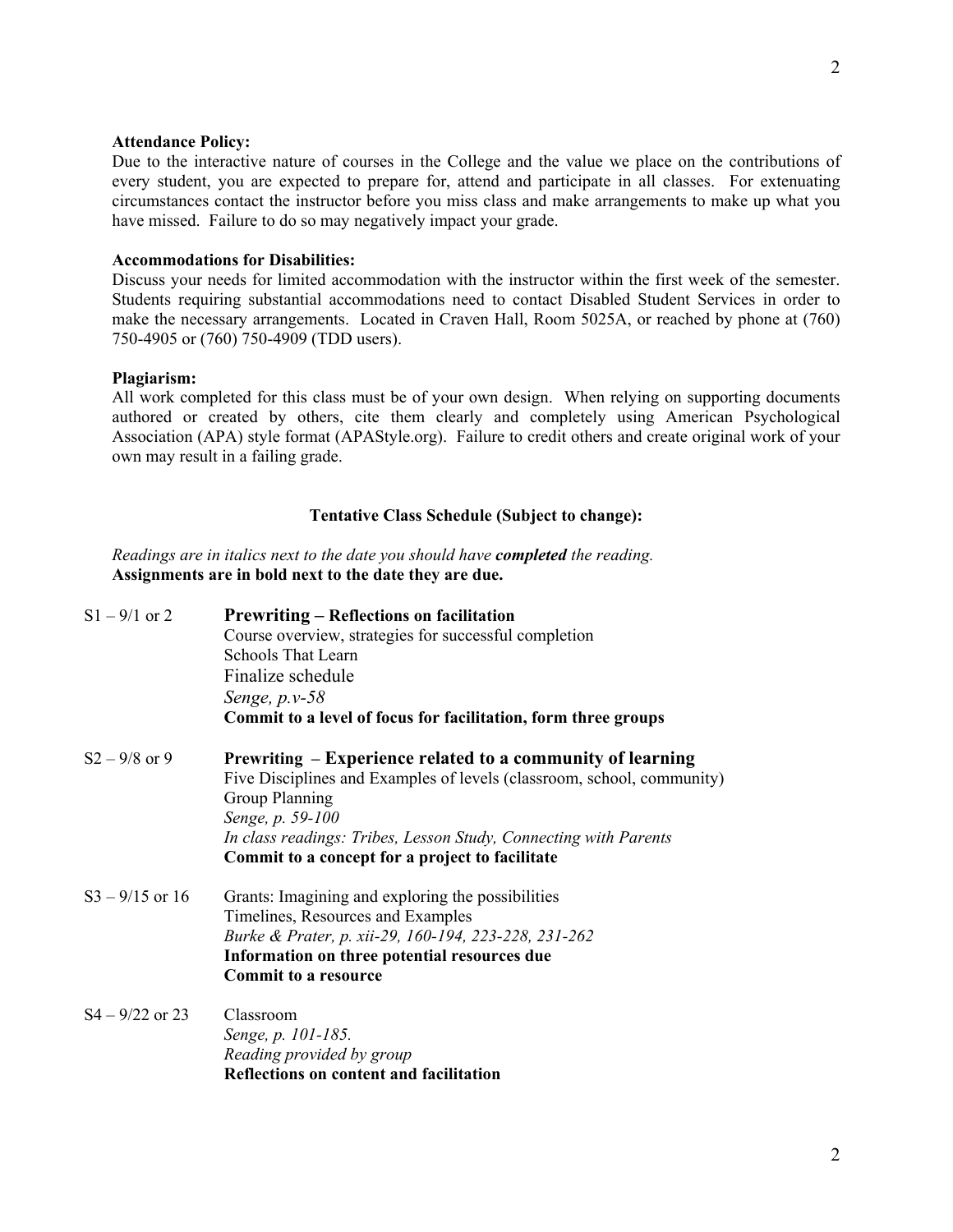| $S_5 - 9/29$ or 30  | School<br>Senge, p. 271-380<br>Reading provided by group<br><b>Reflections on content and facilitation</b>                                                                                                                                                                                                   |
|---------------------|--------------------------------------------------------------------------------------------------------------------------------------------------------------------------------------------------------------------------------------------------------------------------------------------------------------|
| $S_6 - 10/6$ or 7   | Grants: Committing and conceptualizing, sharing our ideas<br>Burke & Prater, p. 30-55, 137-149, 212-222<br>Bring copy of grant RFP (request for proposal), or if none is available, a one brief<br>page description of who, what, when, where and how<br>Draft one - Concept introduction for grant proposal |
| $S7 - 10/13$ or 14  | Community<br>Senge, p. 459-528<br>Reading provided by group<br><b>Reflections on content and facilitation</b>                                                                                                                                                                                                |
| $S_8 - 10/20$ or 21 | Classroom<br>Senge, p. 186-270<br>Reading provided by group<br><b>Reflections on content and facilitation</b>                                                                                                                                                                                                |
| $S9 - 10/27$ or 28  | Grants: The plan, aligning needs and benefits<br>Peer Review<br>Burke & Prater, p. 56-91, 150-159<br>Draft two – revise draft one and add method, activities, management plan, and time<br>line; attach draft one to back                                                                                    |
| $S10 - 11/3$ or 4   | School<br>Senge, p. 381-458<br>Reading provided by group<br><b>Reflections on content and facilitation</b>                                                                                                                                                                                                   |
| $S11 - 11/10$ or 11 | Community<br>Senge, 529-554<br>Reading provided by group<br>Reflections on content and facilitation                                                                                                                                                                                                          |
| $S12 - 11/17$ or 18 | Grants: Convincing, clarifying and specifying<br>Resources needed and other attachments<br>Burke & Prater, p. 92-119<br>Draft three – revise draft two and add budget, abstract and appendices; attach<br>original drafts one and two with feedback to back                                                  |
|                     | No class November 24 or 25 (Thanksgiving Holiday)                                                                                                                                                                                                                                                            |
|                     | $\mathcal{C}$ 12 12/1 or 2 Dovice Doting Complete and Submit                                                                                                                                                                                                                                                 |

S 13 – 12/1 or 2 Revise, Refine, Complete, and Submit End Notes and Reflections on Facilitation *Burke & Prater, 120-136 Senge, p. 555-573* 

3